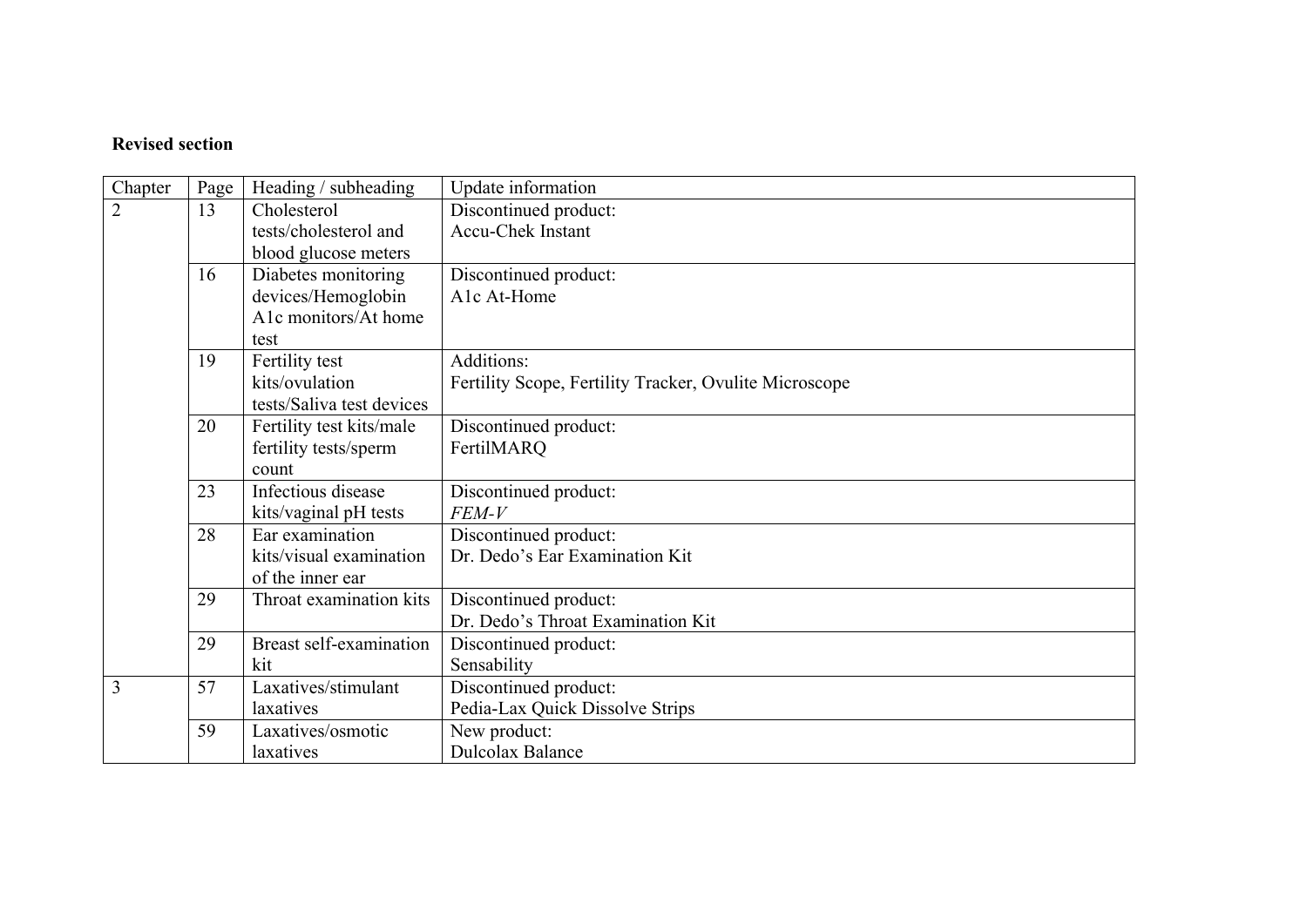| $\overline{4}$ | 71<br>Table 4.1<br>chlorpheniramine and triprolidine. |                                                       | Please consult physician for doses for children 2-5 for brompheniramine,                                                                                                                                                                                                                                                                                                                                                                                                                                                                          |
|----------------|-------------------------------------------------------|-------------------------------------------------------|---------------------------------------------------------------------------------------------------------------------------------------------------------------------------------------------------------------------------------------------------------------------------------------------------------------------------------------------------------------------------------------------------------------------------------------------------------------------------------------------------------------------------------------------------|
|                | 72                                                    | Allergies/antihistamines<br>/Rx-OTC switched<br>drugs | Discontinued:<br>Dimetapp Non-Drowsy Allergy, Tavist ND and Triaminic Allerchews                                                                                                                                                                                                                                                                                                                                                                                                                                                                  |
|                |                                                       |                                                       | Addition:<br>Section: Rx-OTC switched drugs (second generation, peripherally selective or<br>nonsedating antihistamines: fexofenadine (Allerga)).                                                                                                                                                                                                                                                                                                                                                                                                 |
|                |                                                       |                                                       | Drug category and indications for use: Fexofenadine is a non-sedating antihistamine used<br>to relieve symptoms due to respiratory allergies. These symptoms include runny nose,<br>sneezing, and itchy watery eyes.                                                                                                                                                                                                                                                                                                                              |
|                |                                                       |                                                       | Mode of action: Fexofenadine binds to the receptor site for histamine in the same manner<br>as cetirizine and loratadine.                                                                                                                                                                                                                                                                                                                                                                                                                         |
|                |                                                       |                                                       | Warnings and precautions: Fexofenadine should not be used if the individual is allergic to<br>fexofenadine and any ingredients in the product. It should not be used if an individual has<br>kidney disease unless directed by a physician. Individuals over 65 should consult a<br>physician before taking fexofenadine. Fexofenadine should not be taken with fruit juices<br>and aluminum or magnesium antacids because the absorption from the gastrointestinal<br>track may be impaired, resulting in lower circulating drug concentrations. |
|                |                                                       |                                                       | Recommended doses: Adults and children over 12 years of age should take a single dose<br>of 180 mg daily with water; children 6 to 12 should take 30 mg every 12 hours. There is a<br>liquid pediatric allergy formulation for children from 2 to 12 years of age and the dose is<br>one teaspoonful (30 mg) up to twice a day.                                                                                                                                                                                                                   |
|                |                                                       |                                                       | Products: Allegra 24 hour, Children's Allegra Oral Suspension, Children's Allegra Tablets                                                                                                                                                                                                                                                                                                                                                                                                                                                         |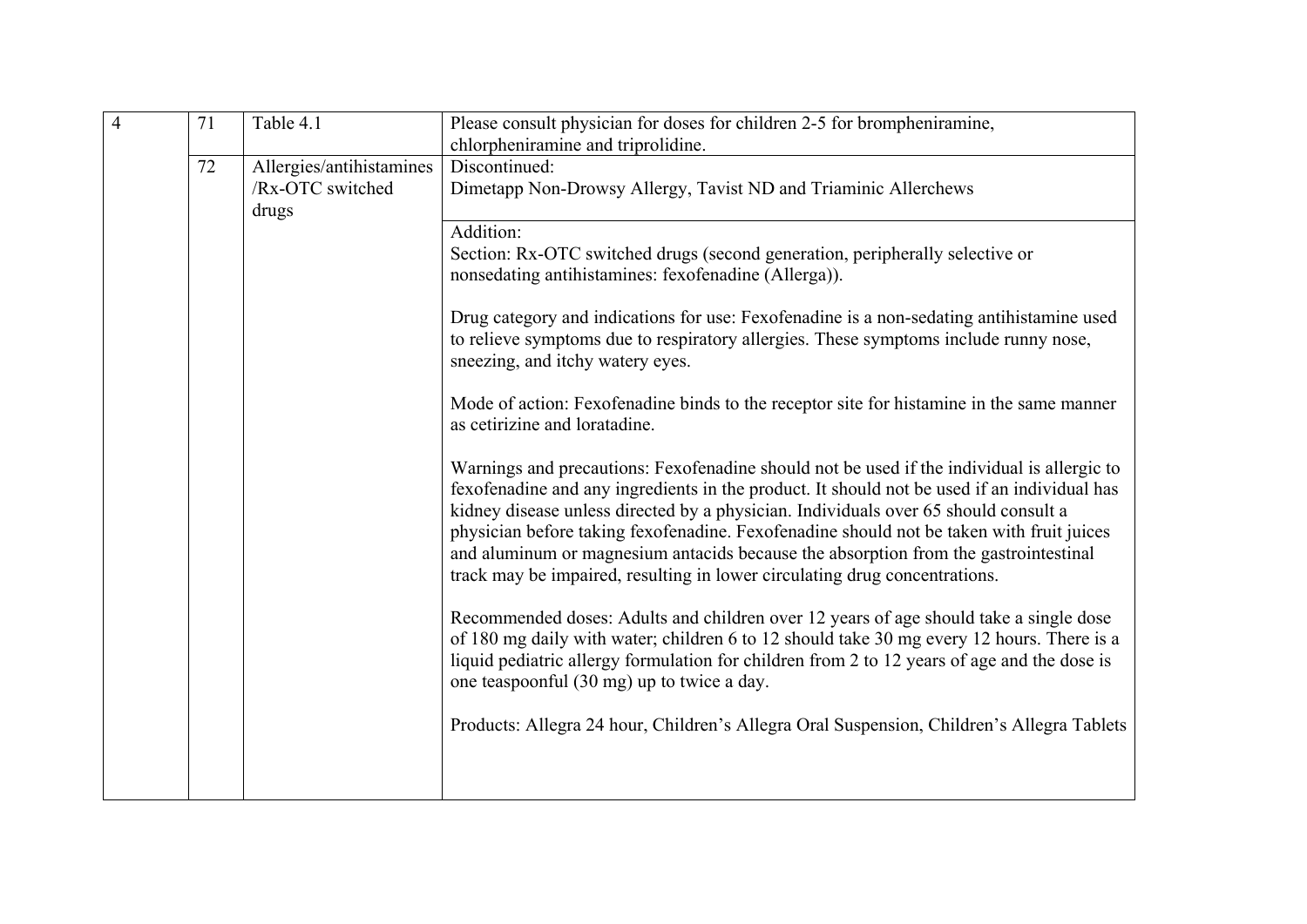|                |     |                                                                | Table: Comparison of label information for first and second generation OTC<br>antihistamines              |                                |                                |                                |                                                                                   |  |
|----------------|-----|----------------------------------------------------------------|-----------------------------------------------------------------------------------------------------------|--------------------------------|--------------------------------|--------------------------------|-----------------------------------------------------------------------------------|--|
|                |     |                                                                |                                                                                                           | 1 <sup>st</sup><br>generation* | $2nd$ generation<br>loratadine | $2nd$ generation<br>cetirizine | $2nd$ generation<br>fexofenadine                                                  |  |
|                |     |                                                                | Dosing                                                                                                    | $4-6$ hr                       | Once or twice                  | Once or twice                  | Once or twice                                                                     |  |
|                |     |                                                                | frequency                                                                                                 |                                | a day                          | a day                          | a day                                                                             |  |
|                |     |                                                                | $6 - 12$ year<br>formulations                                                                             | Yes                            | Yes                            | Yes                            | Yes                                                                               |  |
|                |     |                                                                | $> 65$ year<br>warning                                                                                    | N <sub>o</sub>                 | N <sub>o</sub>                 | Yes                            | Yes                                                                               |  |
|                |     |                                                                | Drowsiness                                                                                                | Yes                            | N <sub>o</sub>                 | Yes                            | No                                                                                |  |
|                |     |                                                                | Don not use if<br>you have<br>breathing<br>problems,<br>BPH,                                              | Yes                            | N <sub>o</sub>                 | N <sub>o</sub>                 | No                                                                                |  |
|                |     |                                                                | glaucoma                                                                                                  |                                |                                |                                |                                                                                   |  |
|                |     |                                                                | Liver warning                                                                                             | N <sub>o</sub>                 | Yes                            | Yes                            | N <sub>o</sub>                                                                    |  |
|                |     |                                                                | Kidney<br>warning                                                                                         | N <sub>o</sub>                 | Yes                            | Yes                            | Yes                                                                               |  |
|                |     |                                                                | Drug<br>interaction                                                                                       | N <sub>o</sub>                 | N <sub>o</sub>                 | N <sub>o</sub>                 | Al or Mg<br>antacids<br>and fruit<br>juices                                       |  |
|                |     |                                                                |                                                                                                           |                                |                                |                                | * brompheniramine, chlorpheniramine, clemastine, diphenhydramine, or triprolidine |  |
| $\overline{5}$ | 103 | Sedatives/OTC<br>drugs/combination<br>sedatives and analgesics | Additions:<br>Acetaminophen and diphenhydramine combinations include Excedrin PM and Goody's<br><b>PM</b> |                                |                                |                                |                                                                                   |  |
|                | 104 | OTC Drugs/dietary<br>supplements/melatonin                     | Additions:<br>MidNite, a new 1.5 mg melatonin product                                                     |                                |                                |                                |                                                                                   |  |